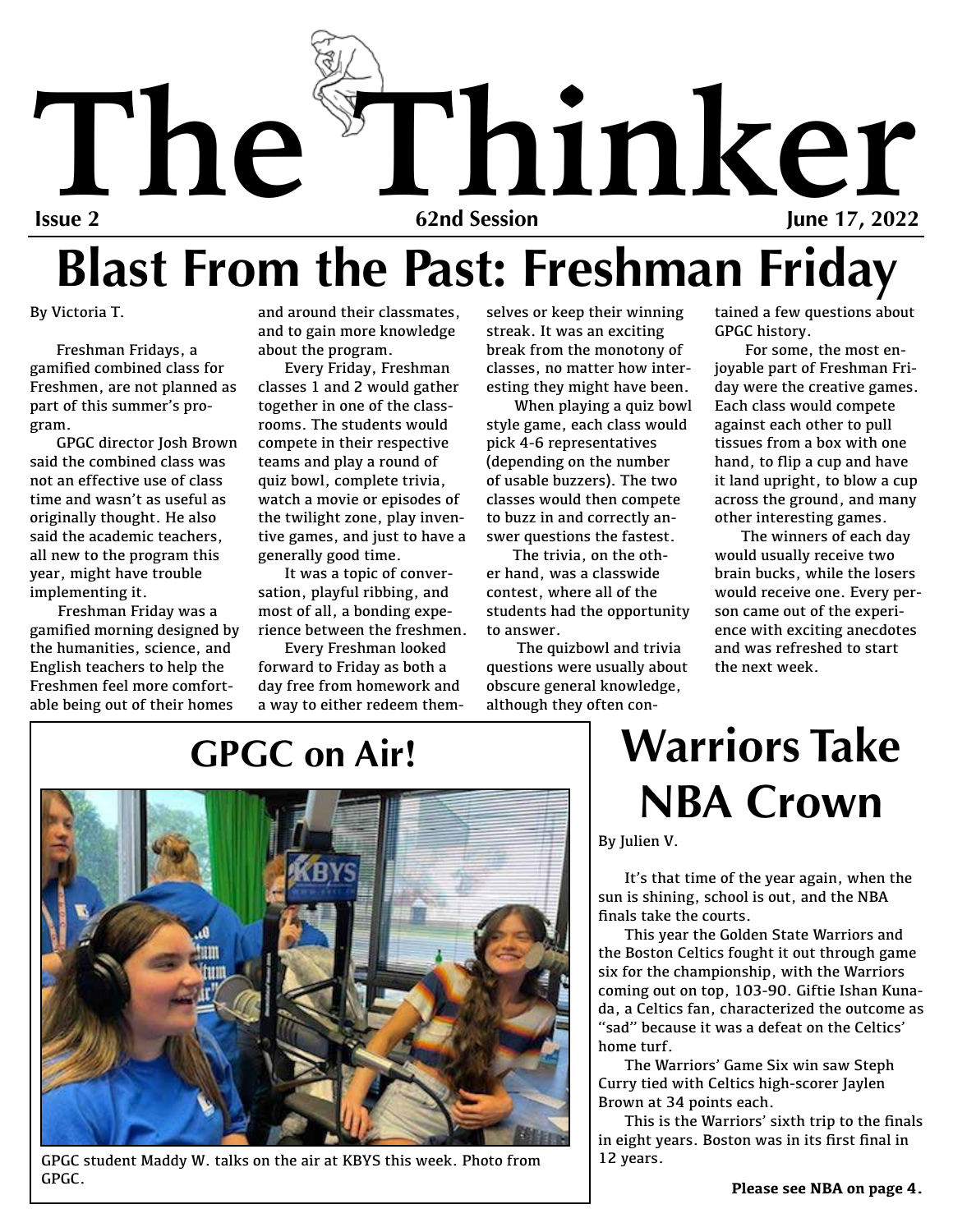## **Guest Column: GPGC Lore - Senior Edition**

By Abigail Fruge

There are countless traditions to behold as a student of the Governor's Program for Gifted Children. Whether it be the token economy, mandatory choir, Friday Movie Night, or being thrown into the numerous traditional songs and their seemingly outrageous routines at the first dance, it is no surprise that students continue to uncover new traditions with each day (or Thinker edition). While a majority of these activities are enjoyed by all, there are a few reserved to students who return year after year. Of these, we will delve into the world of the third year Giftie – **The Senior**.

**Seniors** have many anomalies with which to be associated, but these students still wake up to counselors banging on their doors, add seasoning to their cafeteria eggs, and take the traditional morning classes just like their fellow Freshmen and Sophomores. Their Humanities III, Composition III, and Science III courses are elevated and built upon those from previous summers to include a more rigorous curriculum and the legendary Rat Lab in Science III. These students must also choose a single class in which they will complete the dreaded, yet celebrated **Senior Project**. Science projects are typically the most abundant, where the student will design and perform their own experiment. Composition projects are the most varied as students can submit poetry collections, short stories, and other forms of self-written works. Humanities projects (my favorite) typically build upon the literature of the Sophomore and Senior summers, and apply concepts within them to our own societies. Seniors spend the entire summer working on their projects, along with general coursework from morning classes, and eventually present their papers and findings to the student body, professors, and alumni.

Once dinner is eaten and everyone settles into the famed Collette Hall, the work doesn't end. While the academics are over for the day, there are dormitory tradithe trip the following Sunday just in time to take a quick nap before the final Formal dance. It is here that one last tradition is unveiled. Each summer, the Senior class creates a CD (Spotify playlist now that those are practically obsolete) composed of songs they feel embody their class. Among these is a highly regarded **Senior Song** that becomes their "sappy anthem," per se. Last session's song was "I Was Here"

**"...these students still wake up to counselors banging on their doors, add seasoning to their cafeteria eggs, and take the traditional morning classes just like their fellow Freshmen and Sophomores.** 

tions to be upheld. Canonically, the seniors host a **Senior Store** in the lobby that sells a variety of snacks and drinks at unbeatable prices for students. This, along with a **Senior Carwash**, **Fun Day**, and **Dinner** following 4th of July Break (shout out to the dedicated Senior Counselors who came before us), is all to raise funds for their end of the summer **Senior Trip**.

The Saturday after Senior Project presentations, the seniors wake up bright and early, load up the McNeese vans, and embark on their illustrious, overnight trip. These trips include educational and recreational excursions. The previous 2019 session Senior class took their trip to Houston where they went to an art museum and then the Kemah boardwalk (though the numerous Buc-ee's stops added extra fun).

The Seniors return from

by Beyonce. Other songs include the Class of 2015's "Photograph" by Ed Sheeran (truly a Hall of Fame choice). Overall, this song in particular is very meaningful to the session's Senior class,

and it is revealed at the end of the formal dance before "Stairway to Heaven." While it plays the entire class and their counselors all dance in a large circle and cry.

There are other traditions in which the Senior class partakes, but these are the ones reserved solely for this classification. It is a very important and intense summer – often told by those who have or are currently experiencing – and their renditions can be daunting to the Freshmen and Sophomores. However, where there is more to do, there is always more to become. This summer truly allows students to take what they have learned in previous summers and apply it in ways that are their own. It is a summer looked fondly upon by those who have graduated from the GPGC, and it is one we look forward to returning for our 64th session.

**Senior Gamma** – Third year students who attended previous summers under the Freshmen and Sophomore classifications

**Senior Grads** – Third year students who entered Grad classes for their second and third summers. These students do not complete a senior project, but help raise funds, attend Senior Trip, and graduate at the close of the session. Victoria Todman is under this classification for this session, and will be the sole graduate of the 2022 Senior Class

**Senior Project** - an important paper and presentation each student must complete in order to graduate, and it is typically built upon the culmination of knowledge gathered from current and previous course work within the class of the Senior's choosing

**Senior Store** – Store put on by the Senior class to raise funds for their senior trip

**Senior Carwash** – an activity put on by the senior class the weekend before Senior Trip to raise funds

**Senior Fun Day** – an activity put on by the Senior class the same weekend as Carwash and Dinner. Classic activities include: soapy slip-n-slides, water balloon and shaving cream fights, and paint twister

**Senior Dinner** – the senior class cooks a Sunday dinner for the entire student body, dorm staff, and any other staff who attends

**Senior Trip** – An overnight trip the Senior class takes the second to last weekend of the summer

**Senior Song** – Anthem chosen by the entire Senior class to signify the memories they've made at the program during their time attending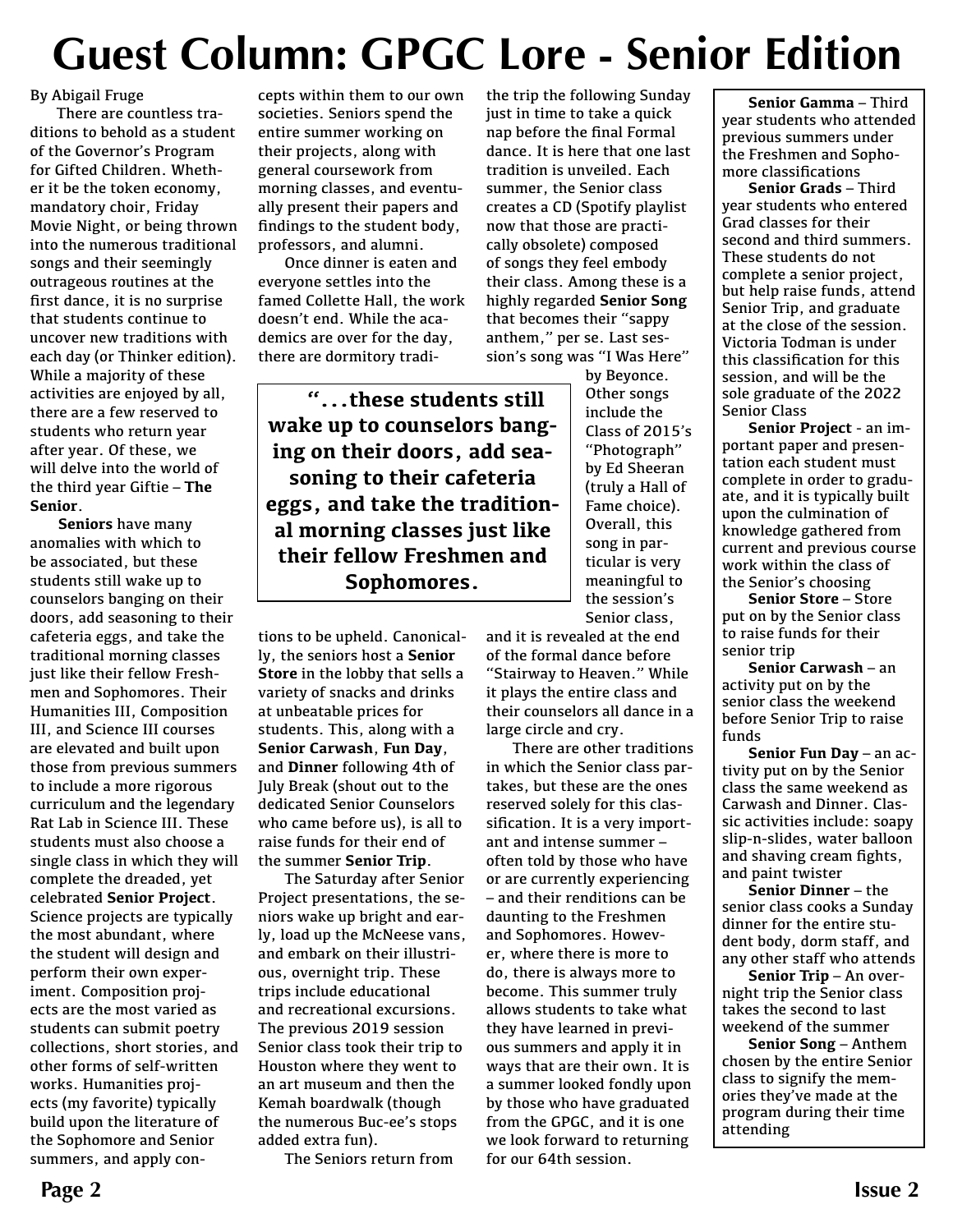# **Meet the Freshmen!**

By Lydee F. and Julian V.

This is the rest of this year's Freshman class. Check back in next week's edition of The Thinker for profiles of upperclassmen and counselors.

### **Samson W.**

Samson is from Lake Charles, Louisiana, and has one sibling. His favorite color is blue, his favorite meal of the day is lunch, and his favorite movie is Pixels.

His roommate since the start of the program has been Julien, and his favorite thing he has done so far is Werewolf.

His favorite morning class is humanities, his favorite afternoon class is critical thinking.

A fun fact about Samson is he has three and a half cats, meaning one of them goes in and out of the house.

### **Amelia L.**

Amelia is from Mamou, Louisiana, and has a half sibling. Her favorite color is dark purple, her favorite movie is Alice in Wonderland, and her favorite meal of the day is breakfast.

Since she has come to the program, her roommate is Lizze, and her favorite activity she's done so far is Werewolf.

Her favorite morning class is composition, and her favorite afternoon class is drawing.

A fun fact about Amelia is that she is a junior in high school.

### **Meredith G.**

Meredith is from "a random town in Texas no one's ever heard of called Industry," and has one sibling. Her favorite meal of the day is breakfast, her favorite movie is The Hunger Games, the first one, and her favorite color is "either red… or red."

Since she has gotten to the program, her roommate has been Lydee, and her favorite activity she's done so far is Magic.

Her favorite morning class is composition and her favorite afternoon class is mixed ensemble, since she likes messing around with music.

A fun fact about Meredith is that she likes archery and dead bugs.

### **Madelyn W.**

Madelyn, who also goes by Maddy, is from Sulphur, Louisiana, and has one sibling. Her favorite meal of the day is lunch, her favorite movie is "All of Marvel's Avengers movies," and her favorite color is pink.

Since she got to the program, her roommate has been Azula, and her favorite activity she's done so far is "ping pong and the dances."

Her favorite morning class is science, and her favorite afternoon class is musical. "I love Musical," she said.

A few fun facts about Maddy is that she loves archery, she loves volleyball, and she can't draw.

### **Brooklyn M.**

Brooklyn is from Lake Charles, Louisiana, and has one sibling. Her favorite color is sage green, her favorite meal of the day is breakfast, and her favorite movie is Top Gun.

Since the start of the program, her roommate has been Madelyn White, and her favorite activity so far is writing for composition.

Her favorite morning class is composition (at first she hated it, then she thought it was really fun), and her favorite afternoon class is critical thinking, although it was a hard decision.

A fun fact about Brooklyn is that "My hair color is less common than being struck by lightning, twice."

### **Leo K.**

Leo is from Lake Charles, Louisiana, and has one sibling (sister). Leo's favorite meal of the day is lunch, his favorite movie is The Goonies, and his favorite color is blue.

Since he arrived at GPGC his roommate has been Jace, and Leo's favorite activity he has done at the program is Ping Pong.

His favorite morning class is science, and his favorite afternoon class is musical. A fun fact about Leo is

"Leo likes yo-yo."

### **Ishan K.**

Ishan is from Lafayette, Louisiana, and has one sibling (sister). Ishan's favorite meal of the day is lunch, his favorite movie is Top Gun Maverick, and his favorite color is blue.

Since he arrived at the program his roommate has been Tyler. Ishan's favorite activity so far has been "drinking root beer."

His favorite morning class is science, and his favorite afternoon class is critical thinking.

A fun fact about Ishan is that his speedcubing record is 13 seconds!

### **Tyler C.**

Tyler is from Lake Charles, Louisiana, and has 14 siblings! Tyler's favorite meal of the day is breakfast, his favorite movie is Star Wars, and his favorite color is blue.

Since he arrived at the program his roommate has been Ishan. Tyler's favorite activity so far has been eating.

His favorite morning class is science, and his favorite afternoon class is "the musical."

A fun fact about Tyler is that he doesn't eat eggs or fish.

### **Jace S.**

Jace is from New Orleans, Louisiana, and has two siblings. Jace's favorite meal of the day is lunch, his favorite movie is Rango, and his favorite color is teal.

Since he arrived at the program his roommate has been Leo. Jace's favorite activity so far has also been "eating."

His favorite morning class is MG, and his favorite afternoon class is mixed ensemble.

A fun fact about Jace is that his hair grows extremely fast.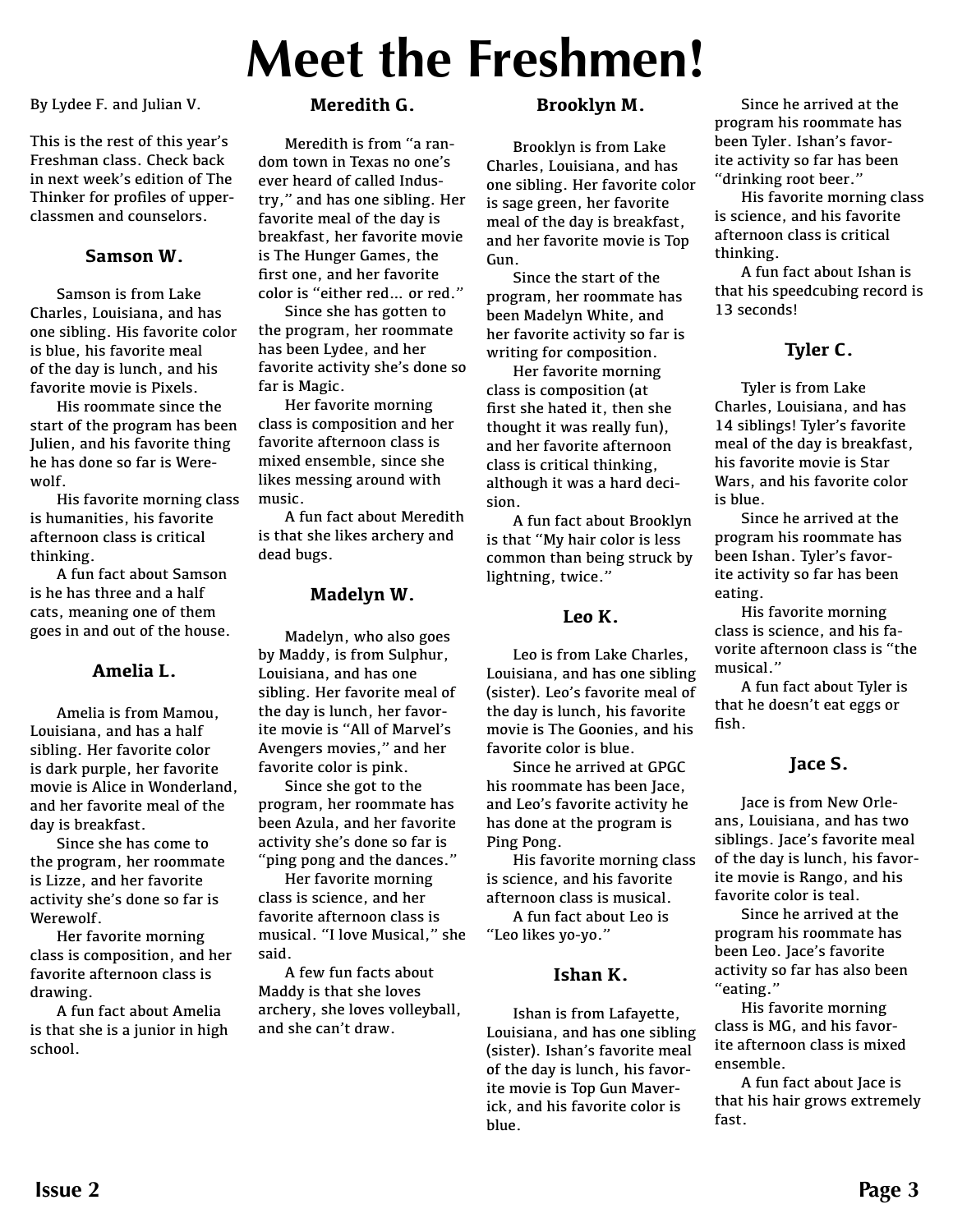# **Weekly Themed Trivia**

By Lydee F.

Every week there will be a fun, themed trivia quiz for you to try to complete. Record your answers and hold onto them until the next week, when the correct answers will be revealed, and a new quiz will be given. There will be 10 questions each quiz, and the 10th question will be the same every week: What was this week's theme? We won't force you to complete the quiz, either. There are only two rules: try your best and have fun!

Question 1: Where is a shrimp's heart located?

Question 2: What can you fracture if you sneeze too hard?

Ouestion 3: If every fingerprint is different, what other print is always different?

Question 4: An ostrich's eye is bigger than its \_\_\_\_.

Ouestion 5: Which is the only known fish that can blink both eyes?

Question 6: How many muscles does a cat have in each of its ears?

Question 7: Which animal has the largest eyes in the world?

Question 8: How long does it take the average human to fall asleep?

Question 9: How many miles long is the circulatory system?

Question 10: What was this week's theme?

## **Dog of the Week**

By Elizabeth B. and Lydee F.

The dog of the week is:

## **The American Pitbull Terrier!**

The American Pitbull Terrier is friendly and eager to please, according to the United Kennel Club's breed standards. It is a medium-sized dog with short fur, and adults weigh 30-80 pounds.

They are highly intelligent and noted for their love of children. They can be aggressive with other dogs, so owners should carefully train and socialize these dogs.

Photo from dogtime.com

### **NBA Continued from page 1.**

 Both teams have faced tough teams to get to where they are. During this year's tournament, the scores were usually between 10 - 20 point differences.

The Celtics took the first game with a score of 120 - 108. In the second game, the Warriors brought it back with a score of 107 - 88.

The Celtics won Game Three by 16 with a score of 116 - 100.

 In the fourth game, the Warriors' Curry destroyed the competition scoring a whopping 43 points to the Celtics' best shooter Jayson Tatum at 23!

Even though the players' personal point difference was large, the ending score was not. The Warriors won by a thin 10-point margin. The final score for Game Four was 107 - 97.

 The Warriors took Game Five, again with a difference of just 10 points. The final score: 104 - 94.

Next up for the NBA is the NBA draft, set for June 23.

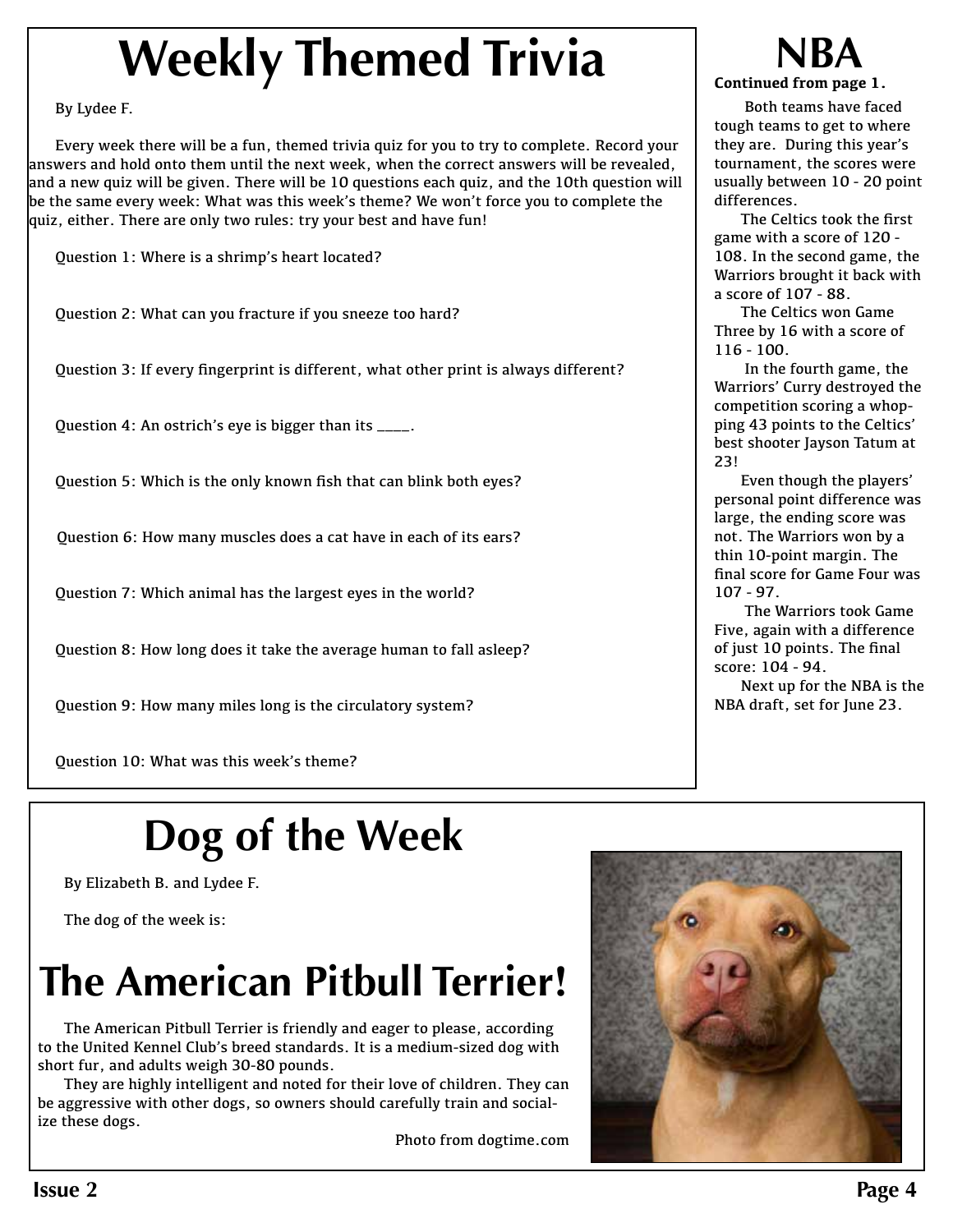#### By Victoria T.

The words in this word search will be key words from the previous The Thinker. L

There are 15 words in this edition. It's up to you to find them.

Read last week's edition of The Thinker if you need some ideas!

#### **GPGC Word Search** x U Q -E  $\mathbf{I}$ T. т W U N U S. R M G W M Q M x R Β F U Y D M M N  $\mathbf{I}$ M W Q W M Ν N

F P O D V C S K J P T Ċ E  $\circ$  $\mathbf{I}$ F R D A N X Н Β Z V Т Н S S R Z E D T R J C C Y. T E E L H H U A U M N S Z F T  $\Omega$ D G A  $\overline{1}$ T V  $O N$ R Z E J E L O T M E F R D  $\mathsf{T}$ R E. C J н G Q P W X F J W W A A A A F T G E Z н G Τ C F L Y Q v M - D D V  $\top$  $\mathbf{I}$ N G Т H.  $\circ$ R L  $\circ$ U Y Κ C W Β  $\circ$ F  $\mathbf{I}$ N U P D А A M A  $\Omega$ Ć T G E O F N Н - H I P  $\overline{1}$ D  $\circ$ N U P Z P M M Υ N w Τ A S N V Н N W Ζ X F P S E B B E Y E R K F W A U  $\overline{1}$ V Κ S U  $\circ$ N E G D N  $\mathsf{L}$ P F O  $\mathbf{I}$ W Y E E G X P R Y U B D E R  $\circ$  $\overline{\mathsf{A}}$ N A O Н V L E S T E А R F A K  $\mathbf{T}$ н Е Н  $\circ$ B В T. A Κ Z Z Z O H E Z B Κ R P Y Z E E Τ Y н W. N A H  $\circ$ N Z H M R E D Τ E R G Κ Z С L - G G S N A A 7 Y F E S F  $\overline{7}$ D Y N M H F R F D W A S x  $\Omega$ 



### **Across**

**3.** What we pass around around and read every summer.

**4.** What everyone turns their head for when they hear it hitting the floor.

**6.** The musical this year is The \_\_ Annual Putnam County Spelling Bee.

### **Down**

**1.** The last word in the translation of what is on the back of our shirts.

**2.** The style of government this year.

**5.** Where we live

# **GPGC Crossword Word of the Week serendipity**<br> **[** ser-uhn-dip-i-tee ]

Y.

 $\Omega$  $\Omega$ 

noun an aptitude for making desirable discoveries by accident; good fortune; luck.

"A gun" - Madelyn W. "Hello" - Jace S. "Dip into the calmness" - Grace J. "Quality of being annoying" - Samson W. "A state in which you are serene" - Elizabeth B.

## **Only a few weeks to go for Miles to Go!**

Don't forget to submit your art and writing to Miles to Go so we can include it in this summer's journal.

And if you'd like to be on staff, email your application to office@gpgc.org with MTG Staff in the subject line. Include your name, why you'd like to be on staff, and what job you'd like to do.

Stay tuned for interest flyers and meetings with more information.